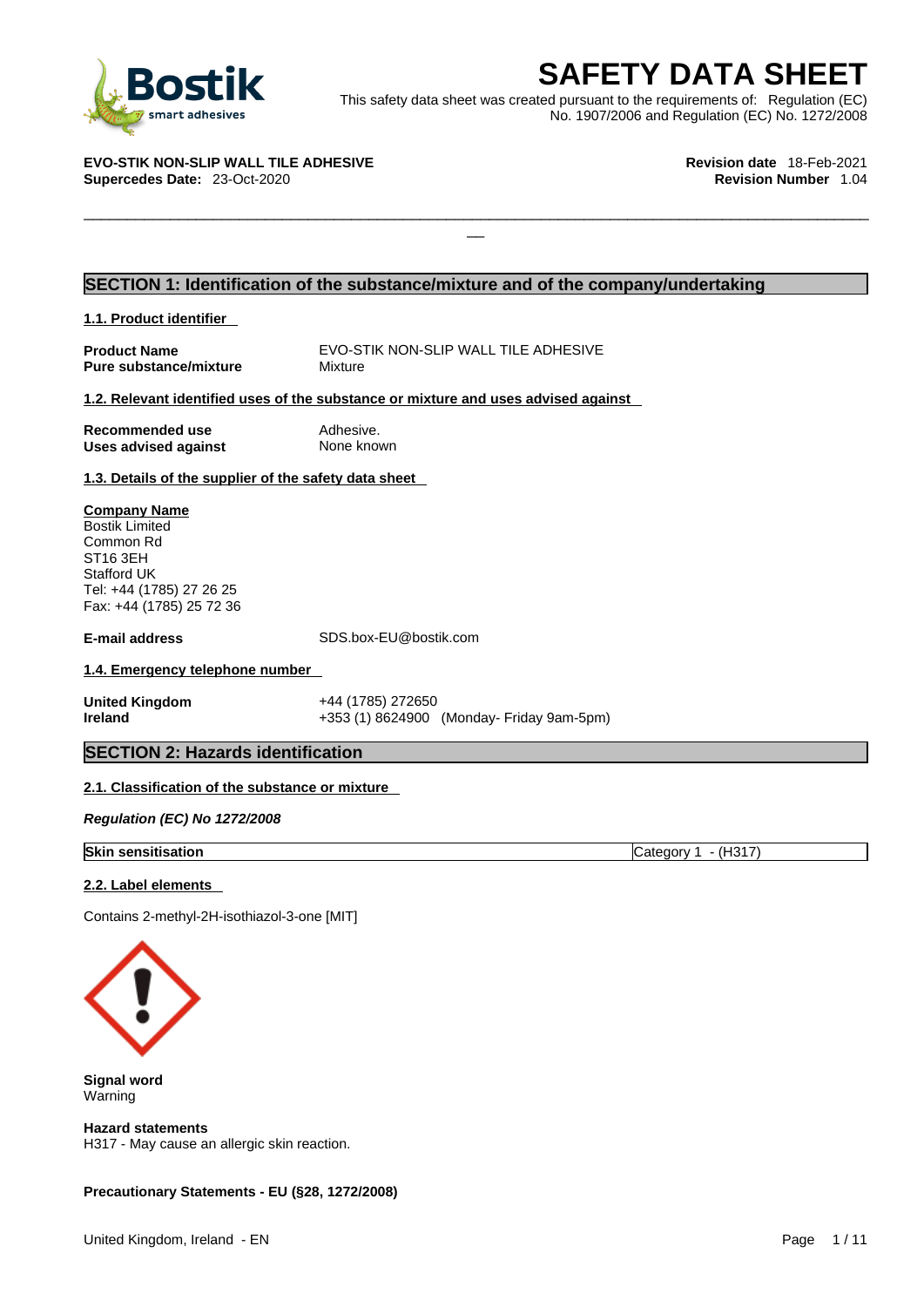\_\_\_\_\_\_\_\_\_\_\_\_\_\_\_\_\_\_\_\_\_\_\_\_\_\_\_\_\_\_\_\_\_\_\_\_\_\_\_\_\_\_\_\_\_\_\_\_\_\_\_\_\_\_\_\_\_\_\_\_\_\_\_\_\_\_\_\_\_\_\_\_\_\_\_\_\_\_\_\_\_\_\_\_\_\_\_\_\_\_\_

# \_\_ **EVO-STIK NON-SLIP WALL TILE ADHESIVE Revision date** 18-Feb-2021 **Supercedes Date:** 23-Oct-2020 **Revision Number** 1.04

P101 - If medical advice is needed, have product container or label at hand

P102 - Keep out of reach of children

P280 - Wear protective gloves and eye/face protection

P302 + P352 - IF ON SKIN: Wash with plenty of water and soap

P501 - Dispose of contents/ container to an approved waste disposal plant

### **2.3. Other hazards**

No information available.

#### **PBT & vPvB**

This mixture contains no substance considered to be persistent, bioaccumulating or toxic (PBT). This mixture contains no substance considered to be very persistent nor very bioaccumulating (vPvB).

## **SECTION 3: Composition/information on ingredients**

#### **3.1 Substances**

Not applicable

### **3.2 Mixtures**

| <b>Chemical name</b>                   | <b>EC No</b> | <b>CAS No</b> | Weight-%        | <b>Classification</b><br>according to                                                                                                                                                                                                           | <b>Specific</b><br>concentration limit | <b>REACH</b><br>registration  |  |
|----------------------------------------|--------------|---------------|-----------------|-------------------------------------------------------------------------------------------------------------------------------------------------------------------------------------------------------------------------------------------------|----------------------------------------|-------------------------------|--|
|                                        |              |               |                 | <b>Regulation (EC)</b><br>No. 1272/2008<br><b>[CLP]</b>                                                                                                                                                                                         | (SCL)                                  | number                        |  |
| Diethylene glycol<br>monobutyl ether   | 203-961-6    | 112-34-5      | $0.1 - 1$       | Eye Irrit. 2<br>(H319)                                                                                                                                                                                                                          |                                        | 01-2119475104-<br>44-XXXX     |  |
| 2-methyl-2H-isothiazol-3<br>-one [MIT] | 220-239-6    | 2682-20-4     | $0.0015 - 0.01$ | Skin Corr. 1B<br>(H314)<br>Eye Dam. 1<br>(H318)<br>Skin Sens. 1A<br>(H317)<br>Acute Tox. 3<br>(H301)<br>Acute Tox. 3<br>(H311)<br>Acute Tox. 2<br>(H330)<br>Aquatic Acute 1<br>(H400)<br>Aquatic Chronic<br>1(H410)<br>(M Factor Acute<br>$=10$ | Skin Sens. 1::<br>$C = 0.0015%$        | 01-2120764690-<br>$50 -$ xxxx |  |

#### **Full text of H- and EUH-phrases: see section 16**

Note: ^ indicates not classified, however, the substance is listed in section 3 as it has an OEL

This product does not contain candidate substances of very high concern at a concentration >=0.1% (Regulation (EC) No. 1907/2006 (REACH), Article 59)

# **SECTION 4: First aid measures**

### **4.1. Description of first aid measures**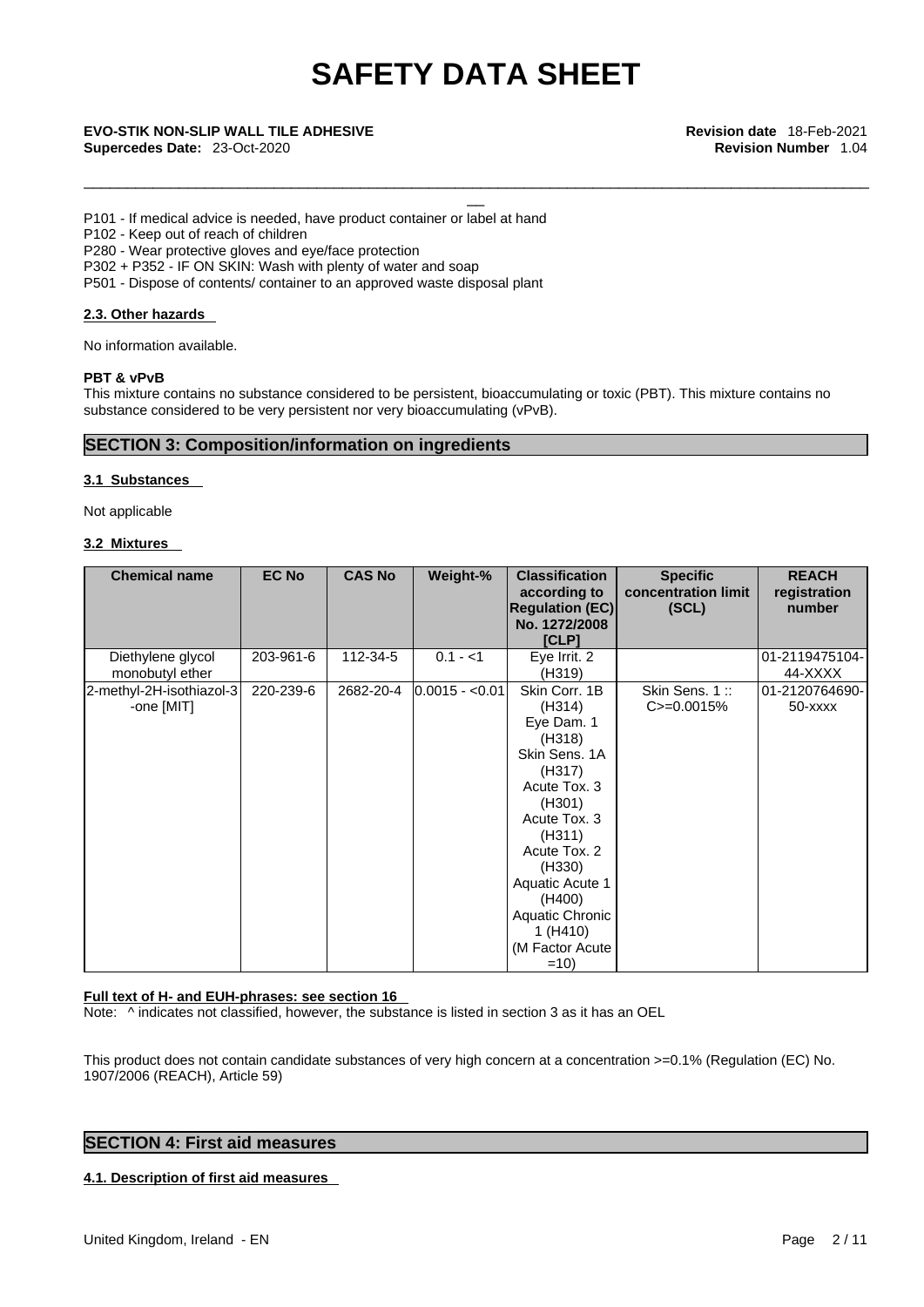# **Supercedes Date:** 23-Oct-2020 **Revision Number** 1.04

| <b>EVO-STIK NON-SLIP WALL TILE ADHESIVE</b><br>Supercedes Date: 23-Oct-2020 | Revision date 18-Feb-2021<br><b>Revision Number</b> 1.04                                                                                                                                                       |  |  |  |
|-----------------------------------------------------------------------------|----------------------------------------------------------------------------------------------------------------------------------------------------------------------------------------------------------------|--|--|--|
| <b>General advice</b>                                                       | Show this safety data sheet to the doctor in attendance.                                                                                                                                                       |  |  |  |
| <b>Inhalation</b>                                                           | Remove to fresh air. IF exposed or concerned: Get medical advice/attention.                                                                                                                                    |  |  |  |
| Eye contact                                                                 | Rinse thoroughly with plenty of water for at least 15 minutes, lifting lower and upper<br>eyelids. Consult a doctor.                                                                                           |  |  |  |
| <b>Skin contact</b>                                                         | Wash with soap and water. May cause an allergic skin reaction. In the case of skin<br>irritation or allergic reactions see a doctor.                                                                           |  |  |  |
| Ingestion                                                                   | Clean mouth with water. Do NOT induce vomiting. Drink 1 or 2 glasses of water. Never<br>give anything by mouth to an unconscious person.                                                                       |  |  |  |
|                                                                             | 4.2. Most important symptoms and effects, both acute and delayed                                                                                                                                               |  |  |  |
| <b>Symptoms</b>                                                             | Itching. Rashes. Hives.                                                                                                                                                                                        |  |  |  |
|                                                                             | 4.3. Indication of any immediate medical attention and special treatment needed                                                                                                                                |  |  |  |
| Note to doctors                                                             | May cause sensitisation in susceptible persons. Treat symptomatically.                                                                                                                                         |  |  |  |
| <b>SECTION 5: Firefighting measures</b>                                     |                                                                                                                                                                                                                |  |  |  |
| 5.1. Extinguishing media                                                    |                                                                                                                                                                                                                |  |  |  |
| <b>Suitable Extinguishing Media</b>                                         | Use extinguishing measures that are appropriate to local circumstances and the<br>surrounding environment.                                                                                                     |  |  |  |
| Unsuitable extinguishing media                                              | No information available.                                                                                                                                                                                      |  |  |  |
| 5.2. Special hazards arising from the substance or mixture                  |                                                                                                                                                                                                                |  |  |  |
| chemical                                                                    | Specific hazards arising from the Product is or contains a sensitiser. May cause sensitisation by skin contact.                                                                                                |  |  |  |
| <b>Hazardous combustion products</b>                                        | Carbon dioxide (CO2).                                                                                                                                                                                          |  |  |  |
| 5.3. Advice for firefighters                                                |                                                                                                                                                                                                                |  |  |  |
| Special protective equipment for<br>fire-fighters                           | Firefighters should wear self-contained breathing apparatus and full firefighting turnout<br>gear. Use personal protection equipment.                                                                          |  |  |  |
| <b>SECTION 6: Accidental release measures</b>                               |                                                                                                                                                                                                                |  |  |  |
|                                                                             | 6.1. Personal precautions, protective equipment and emergency procedures                                                                                                                                       |  |  |  |
| <b>Personal precautions</b>                                                 | Avoid contact with skin, eyes or clothing. Ensure adequate ventilation. Use personal<br>protective equipment as required. Evacuate personnel to safe areas. Keep people away<br>from and upwind of spill/leak. |  |  |  |
| For emergency responders                                                    | Use personal protection recommended in Section 8.                                                                                                                                                              |  |  |  |
| <b>6.2. Environmental precautions</b>                                       |                                                                                                                                                                                                                |  |  |  |
| <b>Environmental precautions</b>                                            | See Section 12 for additional Ecological Information.                                                                                                                                                          |  |  |  |
| 6.3. Methods and material for containment and cleaning up                   |                                                                                                                                                                                                                |  |  |  |
| <b>Methods for containment</b>                                              | Prevent further leakage or spillage if safe to do so.                                                                                                                                                          |  |  |  |
| Methods for cleaning up                                                     | Take up mechanically, placing in appropriate containers for disposal.                                                                                                                                          |  |  |  |
|                                                                             |                                                                                                                                                                                                                |  |  |  |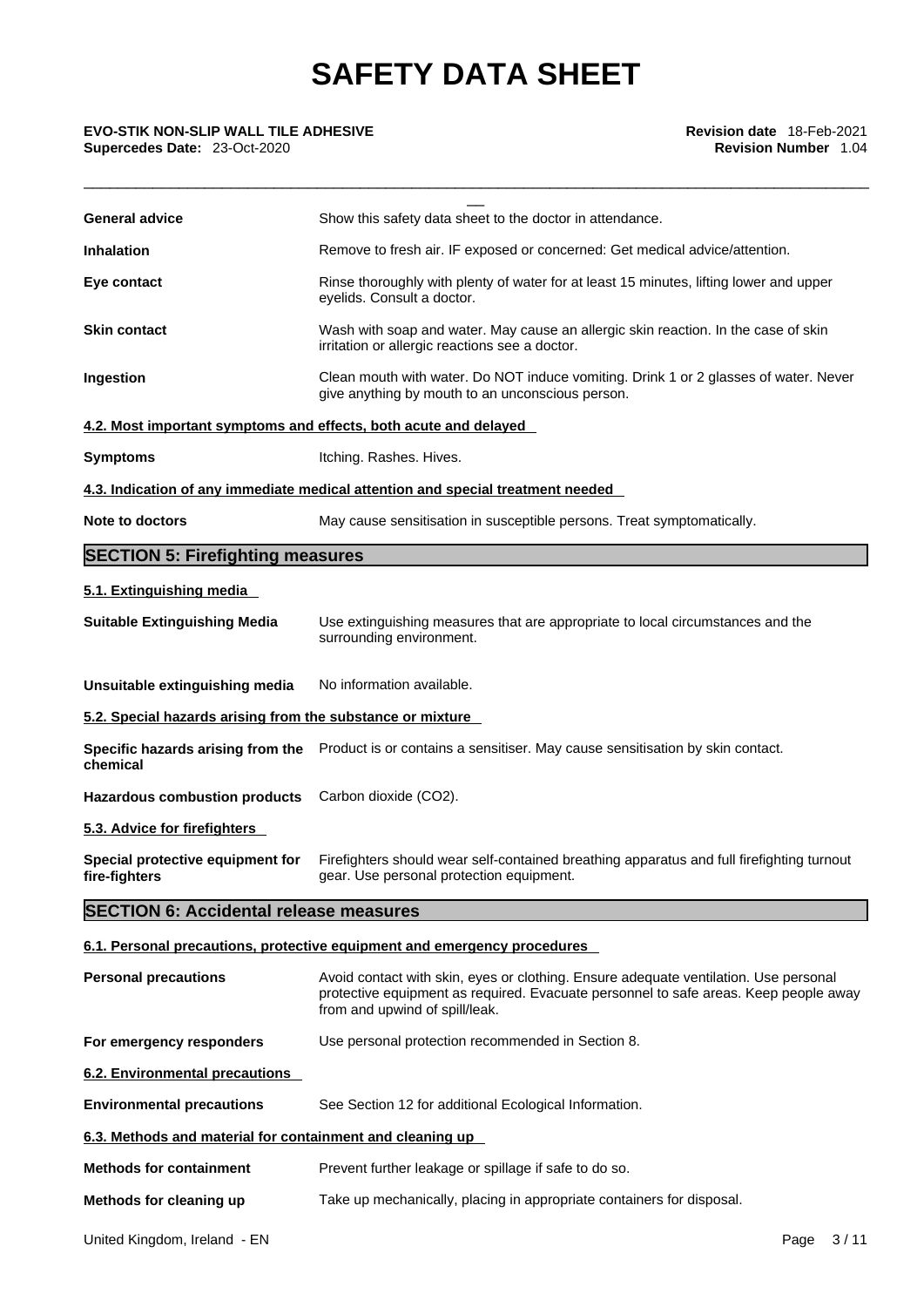\_\_ **EVO-STIK NON-SLIP WALL TILE ADHESIVE Revision date** 18-Feb-2021 **Supercedes Date:** 23-Oct-2020 **Revision Number** 1.04

**Prevention of secondary hazards** Clean contaminated objects and areas thoroughly observing environmental regulations.

\_\_\_\_\_\_\_\_\_\_\_\_\_\_\_\_\_\_\_\_\_\_\_\_\_\_\_\_\_\_\_\_\_\_\_\_\_\_\_\_\_\_\_\_\_\_\_\_\_\_\_\_\_\_\_\_\_\_\_\_\_\_\_\_\_\_\_\_\_\_\_\_\_\_\_\_\_\_\_\_\_\_\_\_\_\_\_\_\_\_\_

**6.4. Reference to other sections** 

**Reference to other sections** See section 8 for more information. See section 13 for more information.

# **SECTION 7: Handling and storage**

### **7.1. Precautions for safe handling**

| Advice on safe handling                                           | Handle in accordance with good industrial hygiene and safety practice. Avoid contact<br>with skin, eyes or clothing. Ensure adequate ventilation. In case of insufficient ventilation,<br>wear suitable respiratory equipment. Do not eat, drink or smoke when using this product.<br>Take off contaminated clothing and wash it before reuse. |
|-------------------------------------------------------------------|------------------------------------------------------------------------------------------------------------------------------------------------------------------------------------------------------------------------------------------------------------------------------------------------------------------------------------------------|
| General hygiene considerations                                    | Handle in accordance with good industrial hygiene and safety practice.                                                                                                                                                                                                                                                                         |
| 7.2. Conditions for safe storage, including any incompatibilities |                                                                                                                                                                                                                                                                                                                                                |
| <b>Storage Conditions</b>                                         | Keep containers tightly closed in a dry, cool and well-ventilated place. Store locked up.<br>Keep out of the reach of children.                                                                                                                                                                                                                |
| 7.3. Specific end use(s)                                          |                                                                                                                                                                                                                                                                                                                                                |
| Specific use(s)<br>Adhesive.                                      |                                                                                                                                                                                                                                                                                                                                                |
|                                                                   | Risk Management Methods (RMM) The information required is contained in this Safety Data Sheet.                                                                                                                                                                                                                                                 |

**Other information Observe technical data sheet.** 

# **SECTION 8: Exposure controls/personal protection**

# **8.1. Control parameters**

### **Exposure Limits**

| <b>Chemical name</b>              | <b>European Union</b>      | <b>Ireland</b>                | <b>United Kingdom</b>         |
|-----------------------------------|----------------------------|-------------------------------|-------------------------------|
| Limestone                         |                            | TWA: $10 \text{ mg/m}^3$      | TWA: $10 \text{ mg/m}^3$      |
| 1317-65-3                         |                            | TWA: $4 \text{ mg/m}^3$       | TWA: $4 \text{ mg/m}^3$       |
|                                   |                            | STEL: $30 \text{ mg/m}^3$     | STEL: $30 \text{ mg/m}^3$     |
|                                   |                            | STEL: $12 \text{ mg/m}^3$     | STEL: $12 \text{ mg/m}^3$     |
| Diethylene glycol monobutyl ether | TWA: 10 ppm                | TWA: 10 ppm                   | TWA: 10 ppm                   |
| 112-34-5                          | TWA: $67.5 \text{ mg/m}^3$ | TWA: 67.5 mg/m <sup>3</sup>   | TWA: 67.5 mg/m <sup>3</sup>   |
|                                   |                            | STEL: 15 ppm                  | STEL: 15 ppm                  |
|                                   |                            | STEL: 101.2 mg/m <sup>3</sup> | STEL: 101.2 mg/m <sup>3</sup> |

**Derived No Effect Level (DNEL)** No information available

**Predicted No Effect Concentration** No information available. **(PNEC)** 

## **8.2. Exposure controls**

**Engineering controls** Ensure adequate ventilation, especially in confined areas.

# **Personal protective equipment**

**Eye/face protection** Wear safety glasses with side shields (or goggles). Avoid contact with eyes.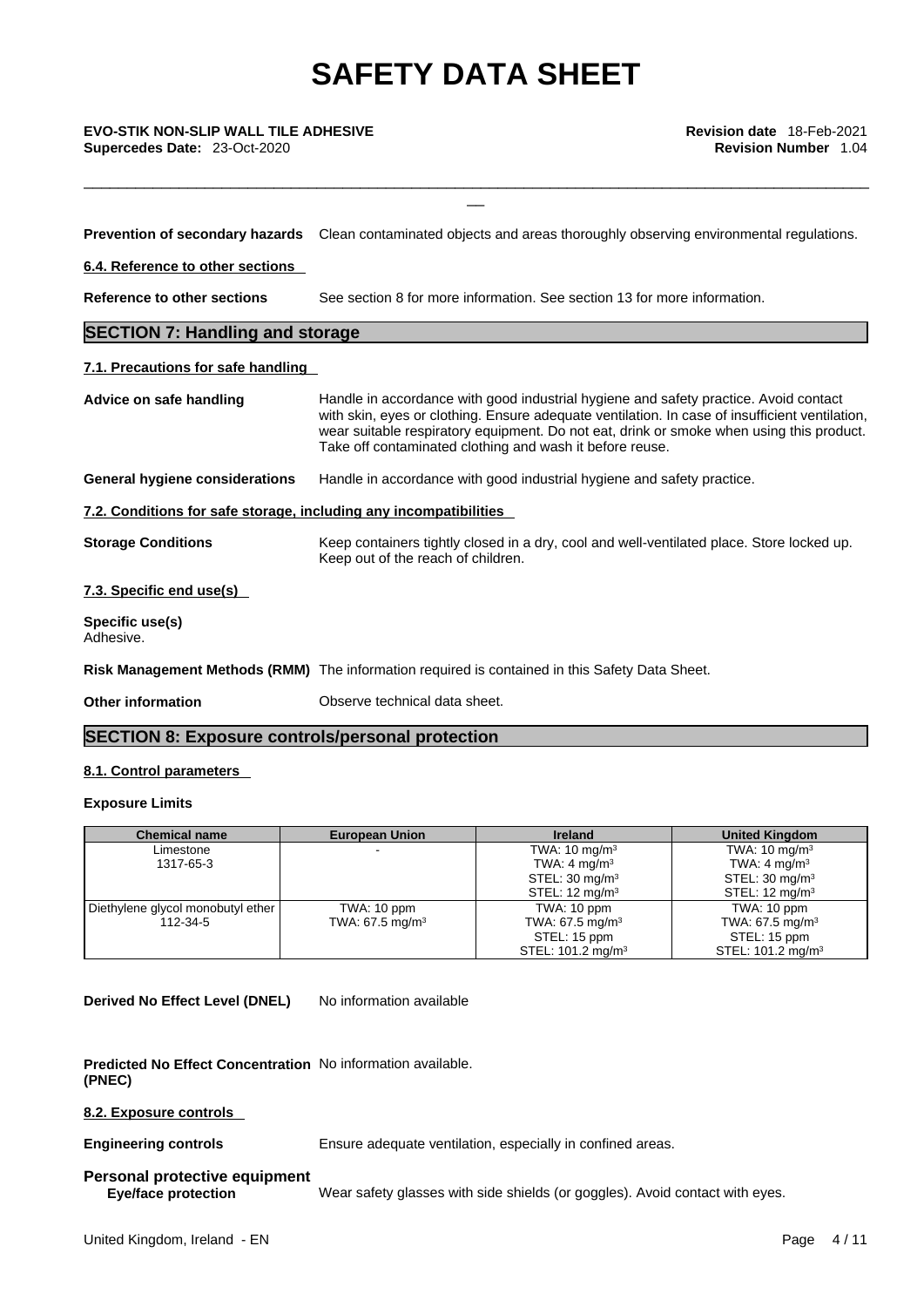\_\_ **EVO-STIK NON-SLIP WALL TILE ADHESIVE Revision date** 18-Feb-2021 **Supercedes Date:** 23-Oct-2020 **Revision Number** 1.04

| <b>Hand protection</b>        | Wear protective gloves. Gloves must conform to standard EN 374. Ensure that the<br>breakthrough time of the glove material is not exceeded. Refer to glove supplier for |
|-------------------------------|-------------------------------------------------------------------------------------------------------------------------------------------------------------------------|
|                               | information on breakthrough time for specific gloves.                                                                                                                   |
| Skin and body protection      | Wear protective gloves and protective clothing. Avoid contact with skin, eyes or clothing.                                                                              |
| <b>Respiratory protection</b> | During spraying wear suitable respiratory equipment.                                                                                                                    |

\_\_\_\_\_\_\_\_\_\_\_\_\_\_\_\_\_\_\_\_\_\_\_\_\_\_\_\_\_\_\_\_\_\_\_\_\_\_\_\_\_\_\_\_\_\_\_\_\_\_\_\_\_\_\_\_\_\_\_\_\_\_\_\_\_\_\_\_\_\_\_\_\_\_\_\_\_\_\_\_\_\_\_\_\_\_\_\_\_\_\_

**Environmental exposure controls** Do not allow into any sewer, on the ground or into any body of water.

# **SECTION 9: Physical and chemical properties**

# **9.1. Information on basic physical and chemical properties**

| <b>Physical state</b><br>Appearance<br>Colour<br>Odour<br><b>Odour threshold</b> | Liquid<br>Paste<br><b>White</b><br>Characteristic<br>No information available |                  |  |
|----------------------------------------------------------------------------------|-------------------------------------------------------------------------------|------------------|--|
| <b>Property</b>                                                                  | <b>Values</b>                                                                 | Remarks • Method |  |
| рH                                                                               | No data available                                                             |                  |  |
| Melting point / freezing point                                                   | No data available                                                             |                  |  |
| Initial boiling point and boiling<br>range                                       | No data available                                                             |                  |  |
| <b>Flash point</b>                                                               | No data available                                                             |                  |  |
| <b>Evaporation rate</b>                                                          | No data available                                                             |                  |  |
| <b>Flammability</b>                                                              | Not applicable for liquids.                                                   |                  |  |
| <b>Flammability Limit in Air</b>                                                 |                                                                               |                  |  |
| Upper flammability or explosive No data available<br><b>limits</b>               |                                                                               |                  |  |
| Lower flammability or explosive No data available<br><b>limits</b>               |                                                                               |                  |  |
| Vapour pressure                                                                  | No data available                                                             |                  |  |
| <b>Relative vapour density</b>                                                   | No data available                                                             |                  |  |
| <b>Relative density</b>                                                          | No data available                                                             |                  |  |
| <b>Water solubility</b>                                                          | No data available                                                             |                  |  |
| Solubility(ies)                                                                  | No data available                                                             |                  |  |
| <b>Partition coefficient</b>                                                     | No data available                                                             |                  |  |
| <b>Autoignition temperature</b>                                                  | No data available                                                             |                  |  |
| <b>Decomposition temperature</b>                                                 | No data available                                                             |                  |  |
| <b>Kinematic viscosity</b>                                                       | No data available                                                             |                  |  |
| <b>Dynamic viscosity</b>                                                         | No data available                                                             |                  |  |
| <b>Explosive properties</b>                                                      | No data available                                                             |                  |  |
| <b>Oxidising properties</b>                                                      | No data available                                                             |                  |  |
| 9.2. Other information                                                           |                                                                               |                  |  |
| Solid content (%)                                                                | No information available                                                      |                  |  |
| <b>VOC Content (%)</b>                                                           | No information available                                                      |                  |  |
| <b>Density</b>                                                                   | 1.62                                                                          |                  |  |

# **SECTION 10: Stability and reactivity**

**10.1. Reactivity** 

**Reactivity No information available.** 

## **10.2. Chemical stability**

**Stability** Stable under normal conditions.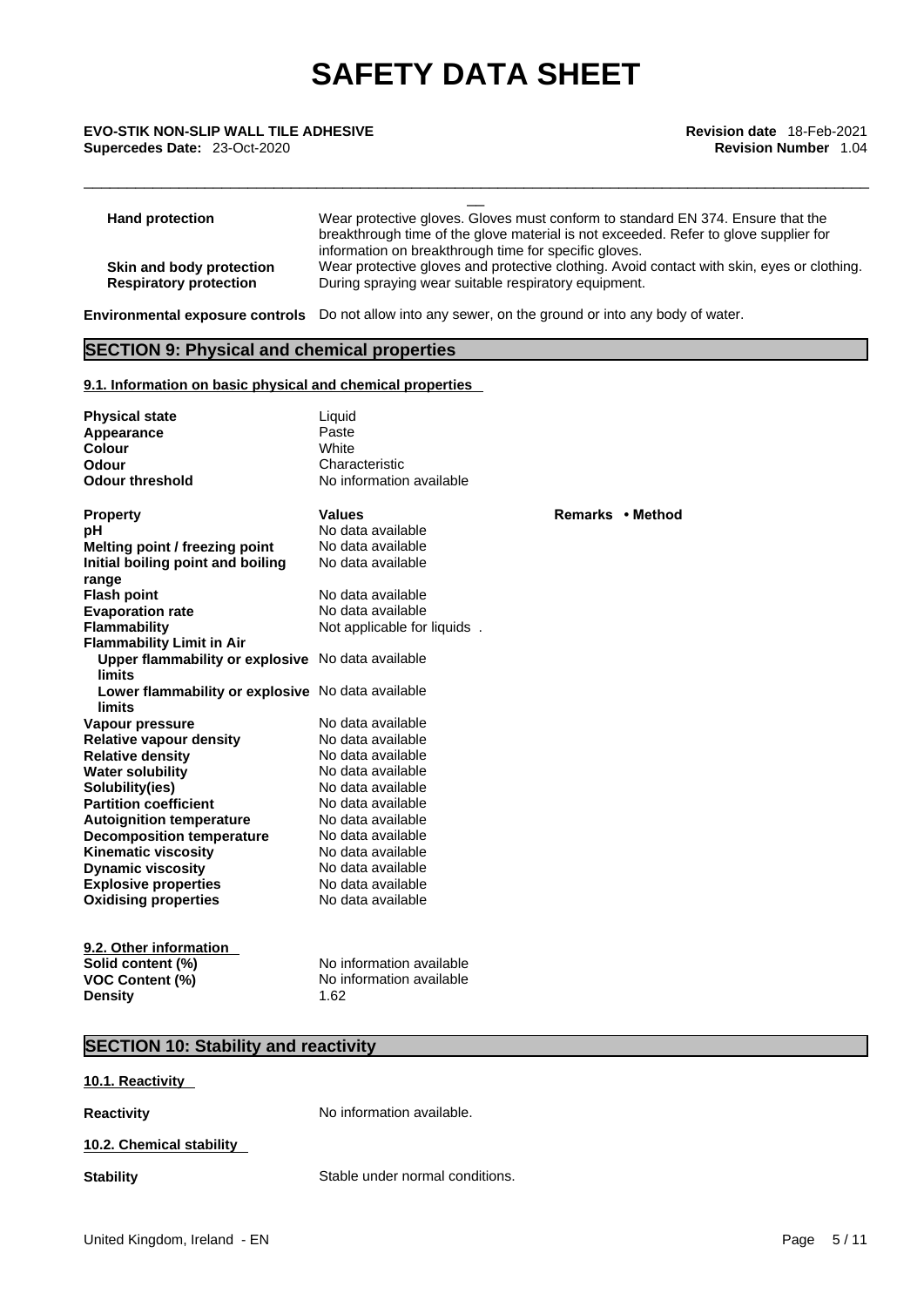# **Supercedes Date:** 23-Oct-2020 **Revision Number** 1.04

| <b>EVO-STIK NON-SLIP WALL TILE ADHESIVE</b><br>Supercedes Date: 23-Oct-2020 | Revision date 18-Feb-2021<br><b>Revision Number</b> 1.04                                                                                                                                                                          |
|-----------------------------------------------------------------------------|-----------------------------------------------------------------------------------------------------------------------------------------------------------------------------------------------------------------------------------|
| <b>Explosion data</b>                                                       |                                                                                                                                                                                                                                   |
| Sensitivity to mechanical                                                   | None.                                                                                                                                                                                                                             |
| impact<br>Sensitivity to static discharge None.                             |                                                                                                                                                                                                                                   |
| 10.3. Possibility of hazardous reactions                                    |                                                                                                                                                                                                                                   |
| Possibility of hazardous reactions None under normal processing.            |                                                                                                                                                                                                                                   |
| 10.4. Conditions to avoid                                                   |                                                                                                                                                                                                                                   |
| <b>Conditions to avoid</b>                                                  | None known based on information supplied.                                                                                                                                                                                         |
| 10.5. Incompatible materials                                                |                                                                                                                                                                                                                                   |
| Incompatible materials                                                      | None known based on information supplied.                                                                                                                                                                                         |
| 10.6. Hazardous decomposition products                                      |                                                                                                                                                                                                                                   |
| <b>Hazardous decomposition</b><br>products                                  | Carbon monoxide. Carbon dioxide (CO2). Hydrocarbons.                                                                                                                                                                              |
| <b>SECTION 11: Toxicological information</b>                                |                                                                                                                                                                                                                                   |
| 11.1. Information on toxicological effects                                  |                                                                                                                                                                                                                                   |
| Information on likely routes of exposure                                    |                                                                                                                                                                                                                                   |
| <b>Product Information</b>                                                  |                                                                                                                                                                                                                                   |
| <b>Inhalation</b>                                                           | Based on available data, the classification criteria are not met.                                                                                                                                                                 |
| Eye contact                                                                 | Based on available data, the classification criteria are not met.                                                                                                                                                                 |
| <b>Skin contact</b>                                                         | May cause sensitisation by skin contact. Specific test data for the substance or mixture<br>is not available. Repeated or prolonged skin contact may cause allergic reactions with<br>susceptible persons. (based on components). |
| Ingestion                                                                   | Based on available data, the classification criteria are not met.                                                                                                                                                                 |
|                                                                             | Symptoms related to the physical, chemical and toxicological characteristics                                                                                                                                                      |
| <b>Symptoms</b>                                                             | Itching. Rashes. Hives.                                                                                                                                                                                                           |
| <b>Numerical measures of toxicity</b>                                       |                                                                                                                                                                                                                                   |

# **Acute toxicity**

# **Component Information** .

| Chemical name                         | Oral LD50                   | Dermal LD50                               | <b>Inhalation LC50</b>    |
|---------------------------------------|-----------------------------|-------------------------------------------|---------------------------|
| Diethylene glycol monobutyl<br>ether  | $=5660$ mg/kg (Rattus)      | $= 2700$ mg/kg (Oryctolagus<br>cuniculus) |                           |
| 112-34-5                              |                             |                                           |                           |
| 2-methyl-2H-isothiazol-3-one<br>[MIT] | $LD50 = 285$ mg/Kg (Rattus) | LD50 $>$ 242 mg/Kg (Rattus)               | $=0.11$ mg/L (Rattus) 4 h |
| 2682-20-4                             |                             |                                           |                           |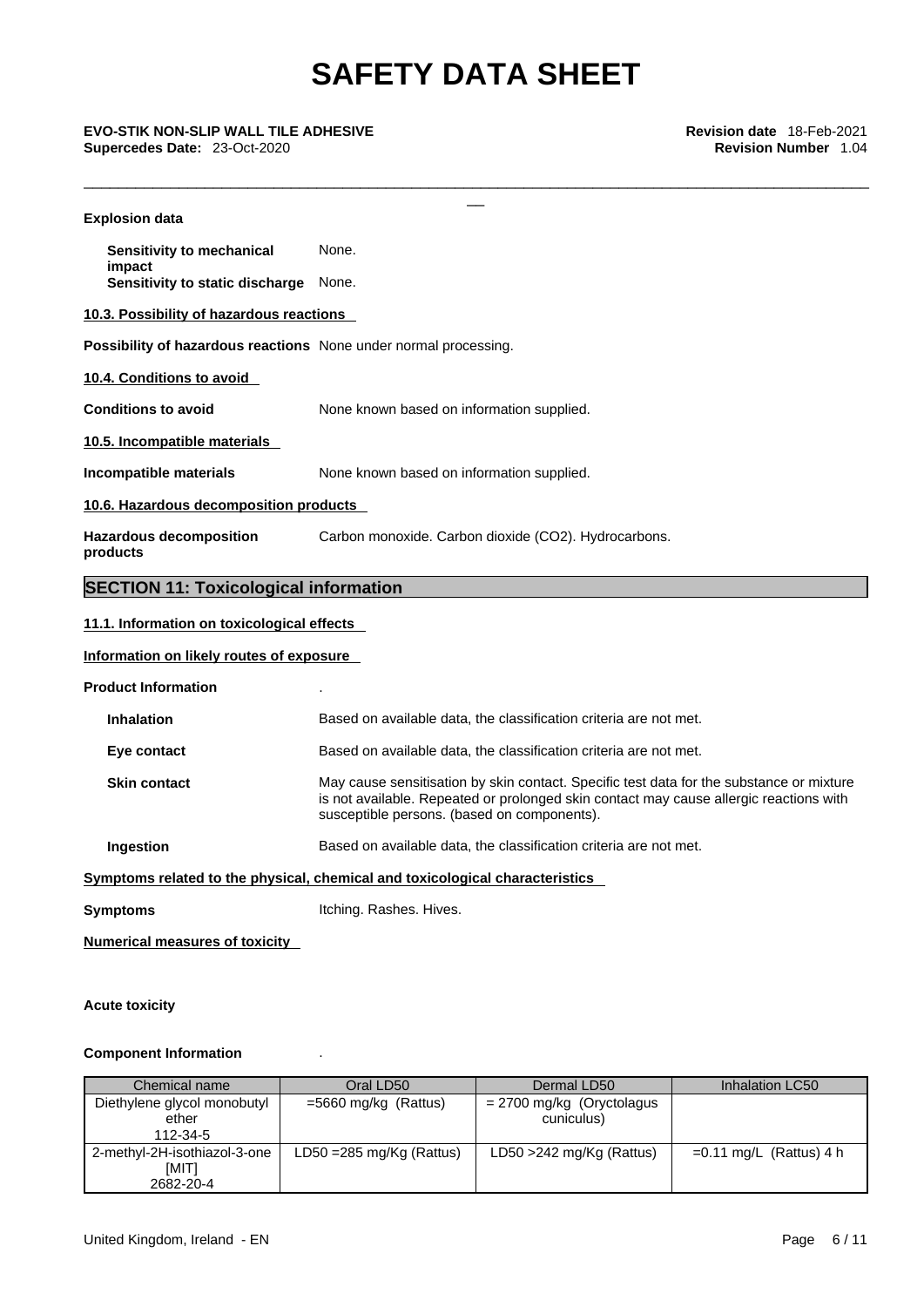\_\_\_\_\_\_\_\_\_\_\_\_\_\_\_\_\_\_\_\_\_\_\_\_\_\_\_\_\_\_\_\_\_\_\_\_\_\_\_\_\_\_\_\_\_\_\_\_\_\_\_\_\_\_\_\_\_\_\_\_\_\_\_\_\_\_\_\_\_\_\_\_\_\_\_\_\_\_\_\_\_\_\_\_\_\_\_\_\_\_\_

# \_\_ **EVO-STIK NON-SLIP WALL TILE ADHESIVE Revision date** 18-Feb-2021 **Supercedes Date:** 23-Oct-2020 **Revision Number** 1.04

|                                          | Delayed and immediate effects as well as chronic effects from short and long-term exposure          |
|------------------------------------------|-----------------------------------------------------------------------------------------------------|
| <b>Skin corrosion/irritation</b>         | Based on available data, the classification criteria are not met.                                   |
|                                          | Serious eye damage/eye irritation Based on available data, the classification criteria are not met. |
| <b>Respiratory or skin sensitisation</b> | May cause sensitisation by skin contact.                                                            |
| <b>Germ cell mutagenicity</b>            | Based on available data, the classification criteria are not met.                                   |
| Carcinogenicity                          | Based on available data, the classification criteria are not met.                                   |
| <b>Reproductive toxicity</b>             | Based on available data, the classification criteria are not met.                                   |
| <b>STOT - single exposure</b>            | Based on available data, the classification criteria are not met.                                   |
| <b>STOT - repeated exposure</b>          | Based on available data, the classification criteria are not met.                                   |
| <b>Aspiration hazard</b>                 | Based on available data, the classification criteria are not met.                                   |
| 11.2. Information on other hazards       |                                                                                                     |
| 11.2.1. Endocrine disrupting properties  |                                                                                                     |
| <b>Endocrine disrupting properties</b>   | No information available.                                                                           |
| 11.2.2. Other information                |                                                                                                     |
| Other adverse effects                    | No information available.                                                                           |

# **SECTION 12: Ecological information**

# **12.1. Toxicity**

## **Ecotoxicity** .

| Chemical name           | Algae/aquatic        | <b>Fish</b>         | Toxicity to    | Crustacea      | M-Factor | M-Factor    |
|-------------------------|----------------------|---------------------|----------------|----------------|----------|-------------|
|                         | plants               |                     | microorganisms |                |          | (long-term) |
| Diethylene glycol       | EC50:                | LC50:               |                | EC50:          |          |             |
| monobutyl ether         | >100mg/L (96h,       | $=1300$ mg/L        |                | $=$ 2850 mg/L  |          |             |
| 112-34-5                | Desmodesmus          | (96h, Lepomis       |                | (24h, Daphnia  |          |             |
|                         | subspicatus)         | macrochirus)        |                | magna) EC50:   |          |             |
|                         |                      |                     |                | >100mg/L (48h, |          |             |
|                         |                      |                     |                | Daphnia magna) |          |             |
| 2-methyl-2H-isothiazol- | EC50 (72hr)          | EC50 (96hr)         |                | EC50 (48hr)    | 10       |             |
| 3-one [MIT]             | $0.157 \text{ mg/l}$ | $5.71 \text{ mq/l}$ |                | $1.68$ mg/l    |          |             |
| 2682-20-4               | (Pseudokirchner      | (Oncorhynchus       |                | (Daphnia)      |          |             |
|                         | iella                | mykiss) OECD        |                | (OECD 202)     |          |             |
|                         | subcapitata)         | 203                 |                |                |          |             |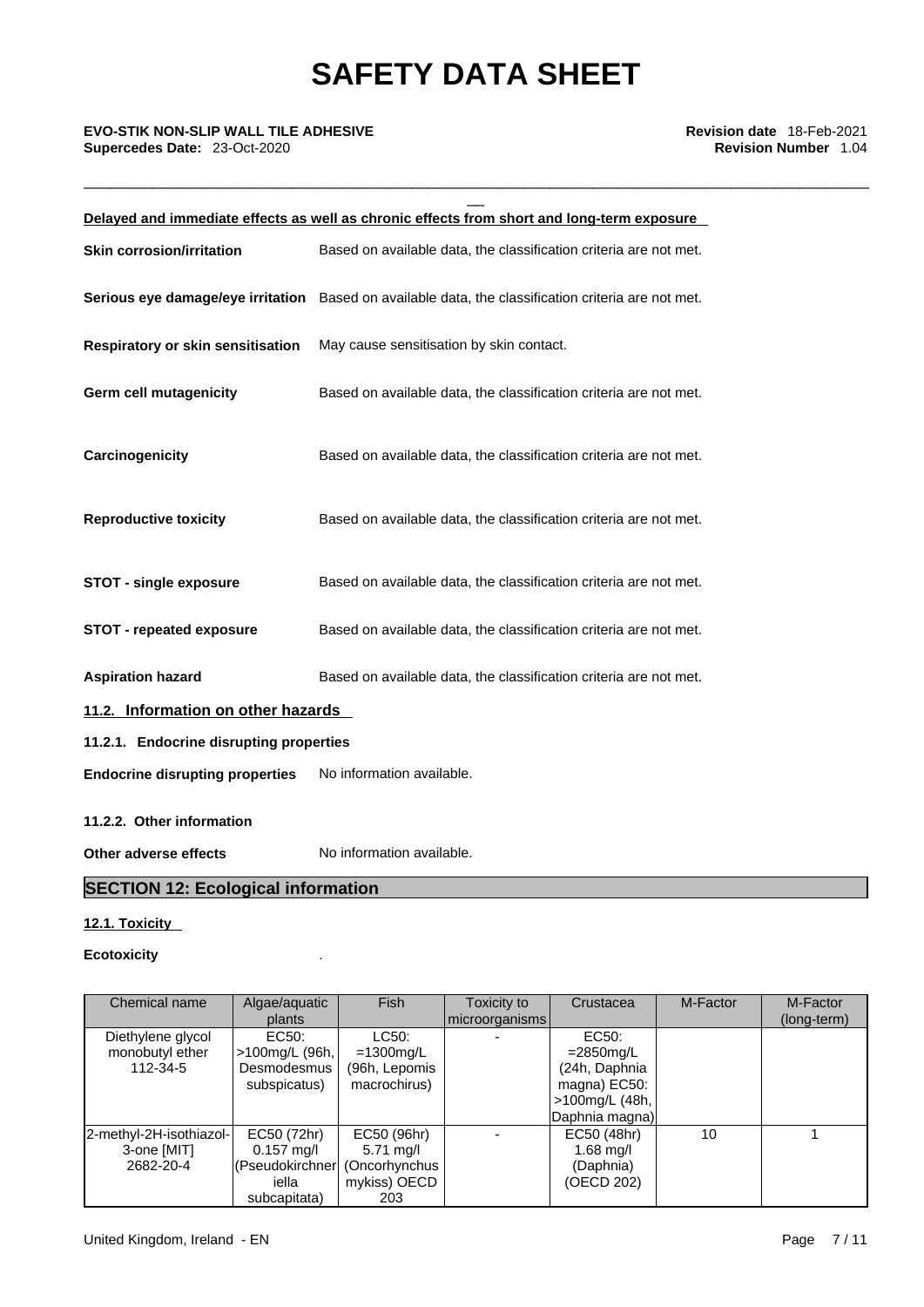**Supercedes Date:** 23-Oct-2020 **Revision Number** 1.04

| $\overline{\phantom{a}}$ |              |  |  |  |
|--------------------------|--------------|--|--|--|
|                          | __<br>______ |  |  |  |

\_\_\_\_\_\_\_\_\_\_\_\_\_\_\_\_\_\_\_\_\_\_\_\_\_\_\_\_\_\_\_\_\_\_\_\_\_\_\_\_\_\_\_\_\_\_\_\_\_\_\_\_\_\_\_\_\_\_\_\_\_\_\_\_\_\_\_\_\_\_\_\_\_\_\_\_\_\_\_\_\_\_\_\_\_\_\_\_\_\_\_

# **12.2. Persistence and degradability**

**Persistence and degradability** No information available.

| <b>Component Information</b>                   |                      |                          |                           |  |  |
|------------------------------------------------|----------------------|--------------------------|---------------------------|--|--|
| 2-methyl-2H-isothiazol-3-one [MIT] (2682-20-4) |                      |                          |                           |  |  |
| <b>Method</b>                                  | <b>Exposure time</b> | <b>Value</b>             | <b>Results</b>            |  |  |
| <b>OECD Test No. 308: Aerobic and</b>          |                      | Half-life                | 1.28-2.1 days             |  |  |
| Anaerobic Transformation in                    |                      |                          |                           |  |  |
| <b>Aquatic Sediment Systems</b>                |                      |                          |                           |  |  |
| OECD Test No. 309: Aerobic                     |                      | biodegradation Half-life | Readily biodegradable 4.1 |  |  |
| Mineralization in Surface Water -              |                      |                          | ldays                     |  |  |
| Simulation Biodegradation Test                 |                      |                          |                           |  |  |

### **12.3. Bioaccumulative potential**

**Bioaccumulation** There is no data for this product.

### **Component Information**

| Chemical name                      | Partition coefficient | Bioconcentration factor (BCF) |
|------------------------------------|-----------------------|-------------------------------|
| 2-methyl-2H-isothiazol-3-one [MIT] | م مد<br>--<br>∪.∪∠    | 3.16                          |
| 2682-20-4                          |                       |                               |

### **12.4. Mobility in soil**

**Mobility in soil** No information available.

# **12.5. Results of PBT and vPvB assessment**

**PBT and vPvB assessment** . The product does not contain any substance(s) classified as PBT or vPvB.

| Chemical name                                   | PBT and vPvB assessment         |
|-------------------------------------------------|---------------------------------|
| Diethylene glycol monobutyl ether               | The substance is not PBT / vPvB |
| 112-34-5                                        | PBT assessment does not apply   |
| 2-methyl-2H-isothiazol-3-one [MIT]<br>2682-20-4 | The substance is not PBT / vPvB |

# **12.6. Other adverse effects**

**Other adverse effects** No information available.

# **SECTION 13: Disposal considerations**

### **13.1. Waste treatment methods**

| Waste from residues/unused<br>products | Dispose of in accordance with local regulations. Dispose of waste in accordance with<br>environmental legislation. |
|----------------------------------------|--------------------------------------------------------------------------------------------------------------------|
| Contaminated packaging                 | Do not reuse empty containers.                                                                                     |
| <b>Other information</b>               | Waste codes should be assigned by the user based on the application for which the<br>product was used.             |

# **SECTION 14: Transport information**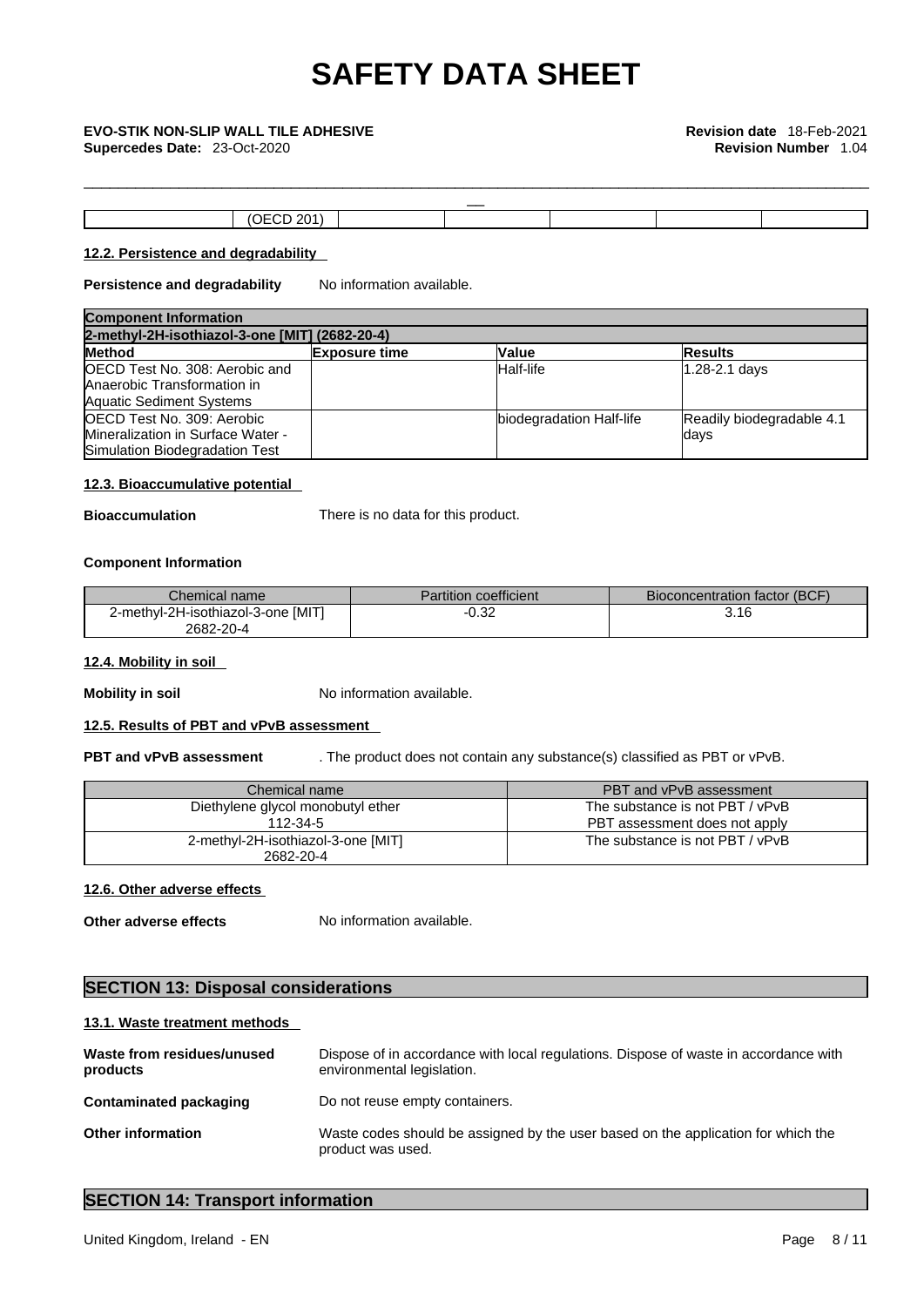\_\_\_\_\_\_\_\_\_\_\_\_\_\_\_\_\_\_\_\_\_\_\_\_\_\_\_\_\_\_\_\_\_\_\_\_\_\_\_\_\_\_\_\_\_\_\_\_\_\_\_\_\_\_\_\_\_\_\_\_\_\_\_\_\_\_\_\_\_\_\_\_\_\_\_\_\_\_\_\_\_\_\_\_\_\_\_\_\_\_\_

\_\_ **EVO-STIK NON-SLIP WALL TILE ADHESIVE Revision date** 18-Feb-2021 **Supercedes Date:** 23-Oct-2020 **Revision Number** 1.04

|                                                                                           | Land transport (ADR/RID)           |                |  |
|-------------------------------------------------------------------------------------------|------------------------------------|----------------|--|
|                                                                                           | 14.1 UN number or ID number        | Not regulated  |  |
|                                                                                           | 14.2 Proper Shipping Name          | Not regulated  |  |
|                                                                                           | 14.3 Transport hazard class(es)    | Not regulated  |  |
|                                                                                           | 14.4 Packing group                 | Not regulated  |  |
|                                                                                           | 14.5 Environmental hazards         | Not applicable |  |
|                                                                                           | <b>14.6 Special Provisions</b>     | None           |  |
| <b>IMDG</b>                                                                               |                                    |                |  |
|                                                                                           | 14.1 UN number or ID number        | Not regulated  |  |
|                                                                                           | 14.2 Proper Shipping Name          | Not regulated  |  |
|                                                                                           | 14.3 Transport hazard class(es)    | Not regulated  |  |
|                                                                                           | 14.4 Packing group                 | Not regulated  |  |
|                                                                                           | 14.5 Marine pollutant              | ΝP             |  |
|                                                                                           | <b>14.6 Special Provisions</b>     | None           |  |
| Not applicable<br>14.7 Transport in bulk according to Annex II of MARPOL and the IBC Code |                                    |                |  |
|                                                                                           |                                    |                |  |
|                                                                                           | Air transport (ICAO-TI / IATA-DGR) |                |  |

| All transport (IOAO TITIATA DON) |                |
|----------------------------------|----------------|
| 14.1 UN number or ID number      | Not regulated  |
| 14.2 Proper Shipping Name        | Not regulated  |
| 14.3 Transport hazard class(es)  | Not regulated  |
| 14.4 Packing group               | Not regulated  |
| 14.5 Environmental hazards       | Not applicable |
| <b>14.6 Special Provisions</b>   | None           |
|                                  |                |

# **Section 15: REGULATORY INFORMATION**

### **15.1. Safety, health and environmental regulations/legislation specific for the substance or mixture**

#### **European Union**

Take note of Directive 98/24/EC on the protection of the health and safety of workers from the risks related to chemical agents at work

Check whether measures in accordance with Directive 94/33/EC for the protection of young people at work must be taken.

Take note of Directive 92/85/EC on the protection of pregnant and breastfeeding women at work

#### **Registration, Evaluation, Authorization, and Restriction of Chemicals (REACh) Regulation (EC 1907/2006)**

#### **SVHC: Substances of Very High Concern for Authorisation:**

This product does not contain candidate substances of very high concern at a concentration >=0.1% (Regulation (EC) No. 1907/2006 (REACH), Article 59)

### **EU-REACH (1907/2006) - Annex XVII - Substances subject to Restriction**

This product contains one or more substance(s) subject to restriction (Regulation (EC) No. 1907/2006 (REACH), Annex XVII).

| Chemical name                     | CAS No        | Restricted substance per REACH<br><b>Annex XVII</b> |
|-----------------------------------|---------------|-----------------------------------------------------|
| Diethylene alvcol monobutyl ether | $12 - 34 - 5$ | --<br>∽<br>ູບປ                                      |

CAS 112-34-5 restricted for use in aerosol products sold to general public. Products for general public with level above 3% should be labeled "Do not use in paint spraying equipment".

### **Substance subject to authorisation per REACH Annex XIV**

This product does not contain substances subject to authorisation (Regulation (EC) No. 1907/2006 (REACH), Annex XIV)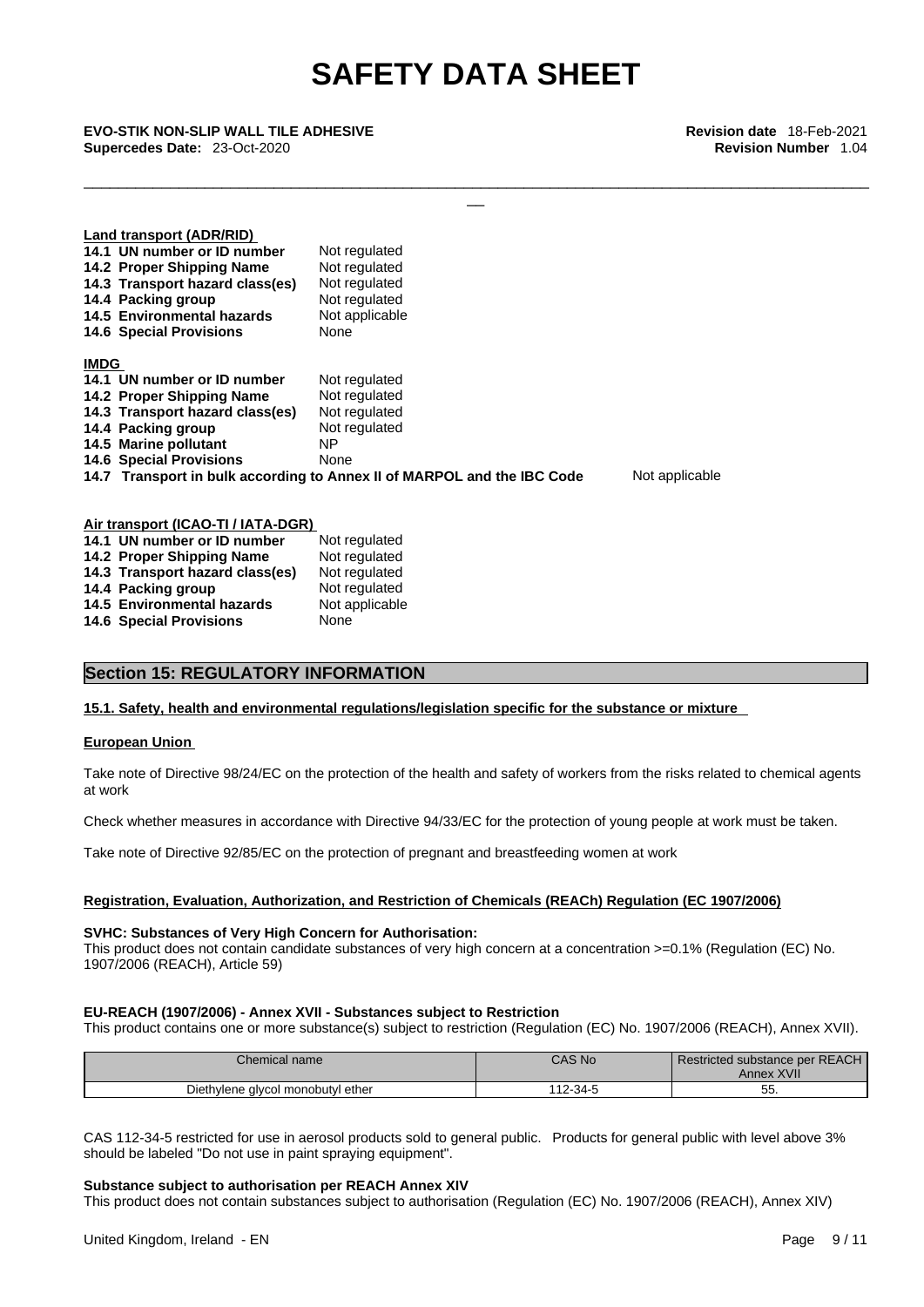\_\_\_\_\_\_\_\_\_\_\_\_\_\_\_\_\_\_\_\_\_\_\_\_\_\_\_\_\_\_\_\_\_\_\_\_\_\_\_\_\_\_\_\_\_\_\_\_\_\_\_\_\_\_\_\_\_\_\_\_\_\_\_\_\_\_\_\_\_\_\_\_\_\_\_\_\_\_\_\_\_\_\_\_\_\_\_\_\_\_\_

\_\_ **EVO-STIK NON-SLIP WALL TILE ADHESIVE Revision date** 18-Feb-2021 **Supercedes Date:** 23-Oct-2020 **Revision Number** 1.04

**Ozone-depleting substances (ODS) regulation (EC) 1005/2009** Not applicable

**Persistent Organic Pollutants** Not applicable

**National regulations**

## **15.2. Chemical safety assessment**

Chemical Safety Assessments have been carried out by the Reach registrants for substances registered at >10 tpa. No Chemical Safety Assessment has been carried out for this mixture

# **SECTION 16: Other information**

## **Key or legend to abbreviations and acronyms used in the safety data sheet**

#### **Full text of H-Statements referred to under section 3**

H301 - Toxic if swallowed

- H311 Toxic in contact with skin
- H314 Causes severe skin burns and eye damage
- H317 May cause an allergic skin reaction
- H318 Causes serious eye damage
- H319 Causes serious eye irritation
- H330 Fatal if inhaled
- H400 Very toxic to aquatic life
- H410 Very toxic to aquatic life with long lasting effects

#### **Legend**

| <b>TWA</b>  | TWA (time-weighted average)                               |
|-------------|-----------------------------------------------------------|
| <b>STEL</b> | STEL (Short Term Exposure Limit)                          |
| Ceiling     | Ceiling Limit Value                                       |
| $\star$     | Skin designation                                          |
| <b>SVHC</b> | Substance(s) of Very High Concern                         |
| <b>PBT</b>  | Persistent, Bioaccumulative, and Toxic (PBT) Chemicals    |
| vPvB        | Very Persistent and very Bioaccumulative (vPvB) Chemicals |
| STOT RE     | Specific target organ toxicity - Repeated exposure        |
| STOT SE     | Specific target organ toxicity - Single exposure          |
| <b>EWC</b>  | European Waste Catalogue                                  |

#### **Key literature references and sources for data** No information available

| <b>Prepared By</b>     | <b>Product Safety &amp; Regulatory Affairs</b> |
|------------------------|------------------------------------------------|
| <b>Revision date</b>   | 18-Feb-2021                                    |
| Indication of changes  |                                                |
| <b>Revision note</b>   | Not applicable.                                |
| <b>Training Advice</b> | No information available                       |